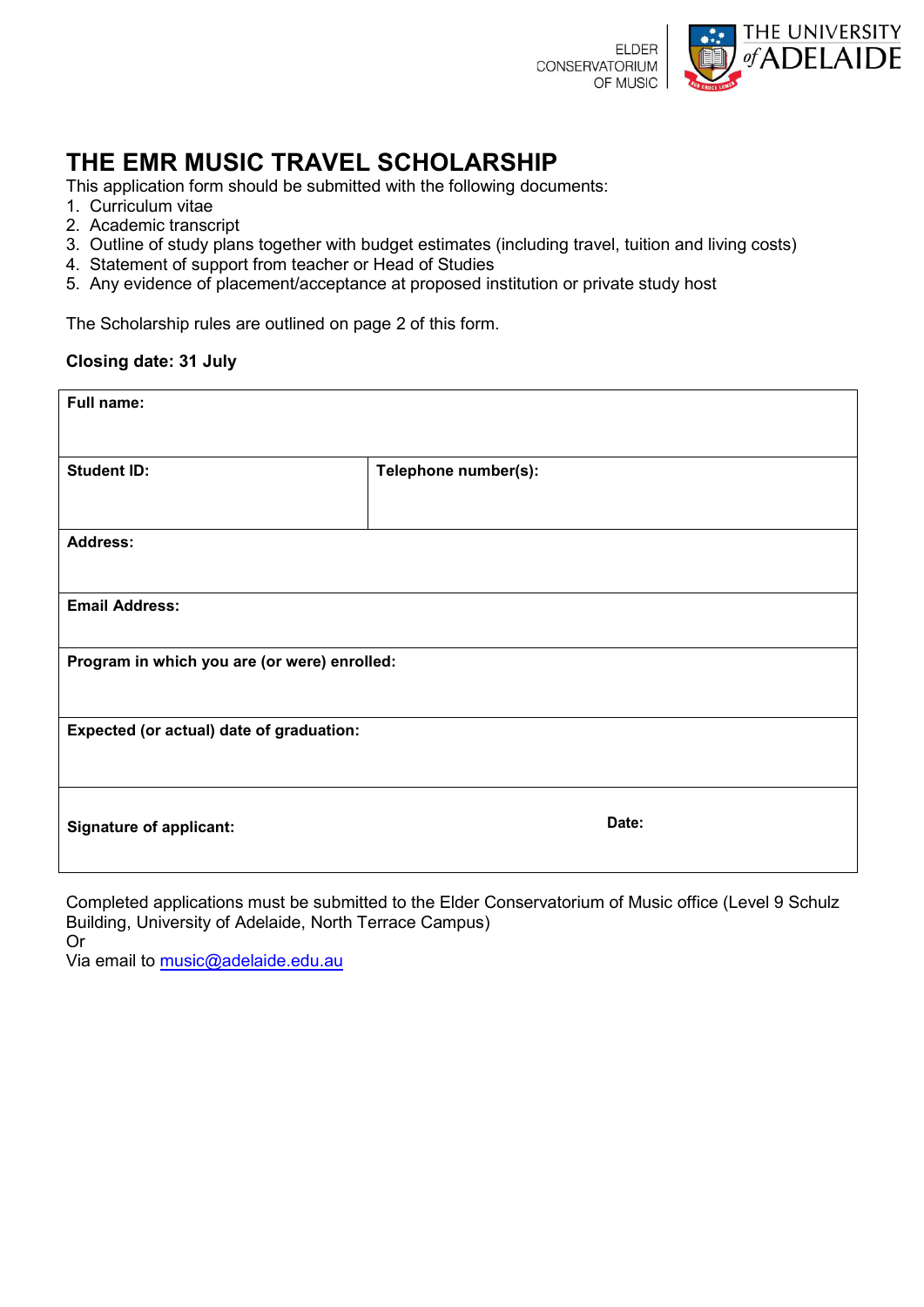### **EMR MUSIC FUND – (SUPPORTING) THE EMR TRAVEL SCHOLARSHIP IN CLASSICAL MUSICAL PERFORMANCE**

## **Rules**

### **BACKGROUND**

The EMR Music Fund was established in 2004 by a significant charitable donation to the Elder Conservatorium of Music. The EMR Music Fund supports the EMR Travel Scholarship in Classical Musical Performance and the EMR Distinguished Visiting Artist.

#### **EMR Travel Scholarship in Classical Musical Performance**

- (1) The Scholarship shall be called the "EMR Travel Scholarship in Classical Musical Performance".
- (2) To be eligible to apply, a candidate must:
	- i. be an Australian citizen or permanent resident of Australia;
	- ii. be nearing completion of their undergraduate or postgraduate programs majoring in Classical Performance (instrumental, vocal or conducting) in the Elder Conservatorium of Music or be a recent graduate of no more than 2 years of the Elder Conservatorium of Music;
	- iii. submit a completed application form along with details of their proposed study including budget.
- (3) The Scholarship is to support an outstanding graduate to undertake further advanced study overseas (privately, or under the auspices of an institution). Experience need not necessarily be gained through a tertiary institution.
- (4) Two scholarships with a value of up to \$12,000 for each scholarship shall be offered annually. The scholarships are tenable for one year. The value of each scholarship shall be determined by the Director of the Elder Conservatorium, however, the total value of the scholarships awarded shall not exceed the annual income distribution received from the Endowment Fund.
- (5) Selection of the successful candidate(s) will be made by the Director of the Elder Conservatorium (or nominee) after consultation with the relevant Area Heads and according to academic and musical achievements.
- (6) Applicants who are shortlisted will be invited to participate in the final selection process which includes an audition, interview and submission of a detailed study proposal and costings.
- (7) The Scholarship shall be paid in three instalments to the student following confirmation of enrolment/acceptance into the candidate's chosen study and evidence of satisfactory progress.
- (8) The Scholarship will be payable in instalments subject to all the following conditions:
	- i. **Confirmation of Enrolment Payment** will be paid upon receipt of proof of enrolment/placement at the intended institution for an amount approved by the Scholarship selection panel.
	- ii. **Travel Payment** Where the intended institution requires the recipient to travel, payment will be to the value of the travel arrangements made by the University on behalf of the recipient through the University's preferred travel management company. If the cost of the travel arrangements exceeds the amount that has been allocated to the recipient, the recipient will be required to cover the balance at their own expense.
	- iii. **Balance Payment** Any remaining balance of the scholarship fund will be paid upon receipt of confirmation of arrival and commencement at the host institution.
- (9) The Scholarship will assist the recipient/s in travelling, tuition and subsistence for a period of up to twelve months.
- (10) The successful candidates must submit a final written report addressed to the Director of the Conservatorium at the conclusion of the proposed study.
- (11) The scholarship must be taken up in the year in which it is offered; acceptance of the scholarship offer cannot be deferred. If a student declines the scholarship offer, the scholarship will be offered to the next eligible student.
- (12) The scholarships shall be administered by the Elder Conservatorium of Music and the Faculty of Arts, Business, Law and Economics office.
- (13) If there is no candidate of sufficient merit, the scholarship will not be awarded and the available annual income distribution shall be added to the capital sum in the Endowment Fund.